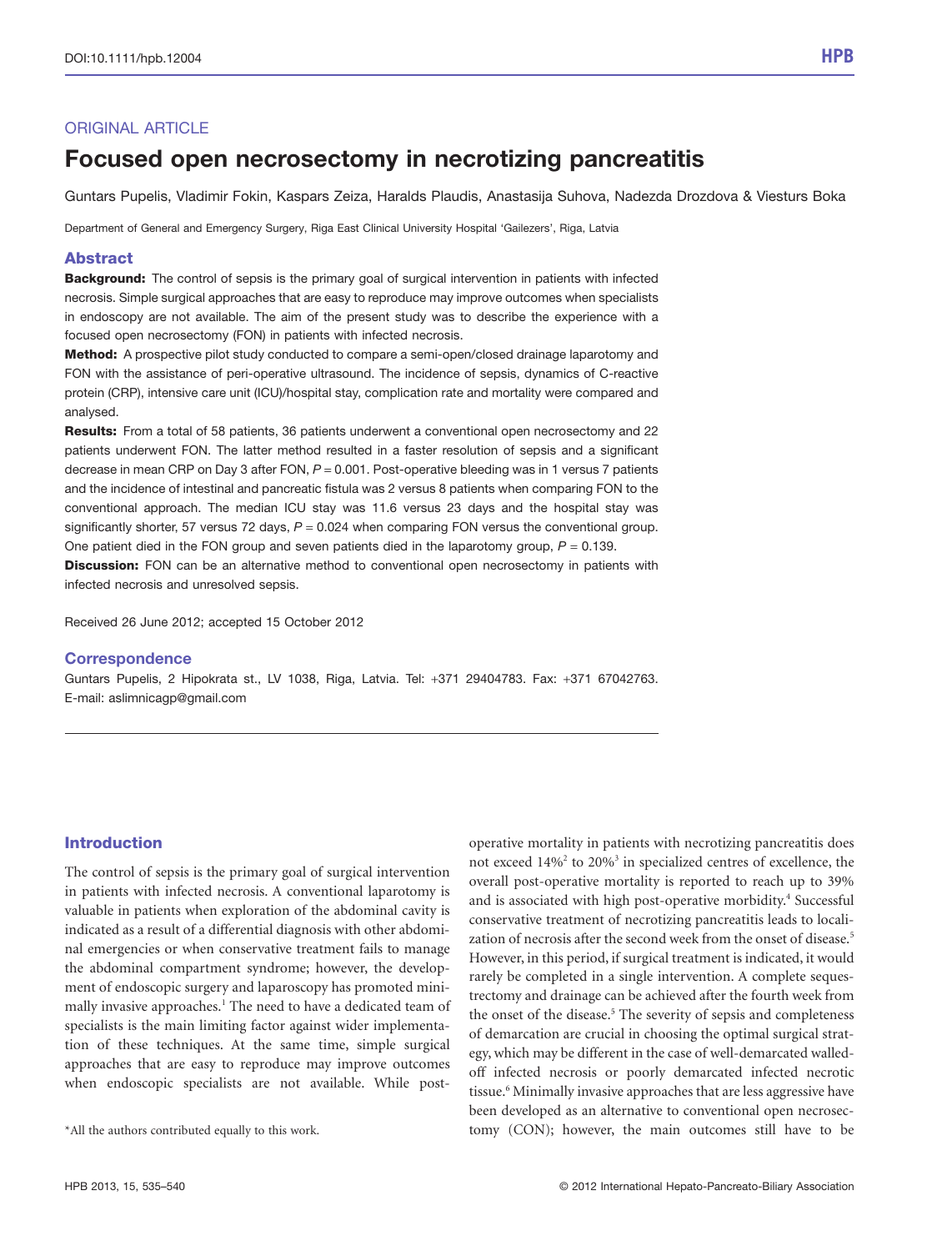improved.<sup>1</sup> After routine implementation of pre- and intraoperative ultrasonoscopy navigation, FON was implemented using small lumbo-retroperitoneal and subcostal approaches in the surgical treatment of patients with infected necrosis. The aim of this prospective pilot study was to compare semi-open/closed drainage laparotomy or CON with the alternative approach, FON, in the treatment of patients with infected necrosis and progression of sepsis.

### **Methods**

Patients who suffered acute necrotizing pancreatitis that were admitted to Riga East Clinical University hospital 'Gailezers' during the period of June 2004 to November 2011 with a new acute episode of the disease were enrolled prospectively. Repeated ultrasonography was used for dynamic follow-up of local inflammatory changes and localization of fluid collections. Contrast-enhanced computed tomography (CECT) was used for localization of necrosis and mapping of intervention. Peripancreatic air bubbles or abscesses on CECT were indicative of a suspected infection. A fine-needle aspiration biopsy was not used for confirmation of infection. Signs of infection and progression of sepsis were indications for surgical intervention. Repeated sustained elevation of CRP and the procalcitonine test were used as the biochemical marker of suspected sepsis. Sepsis was defined as evidence of systemic inflammatory response syndrome (SIRS) caused by bacterial contamination of the necrotic tissue or inflammatory fluid collections and proved by positive bacteriological culture obtained from the infected tissue. Blood cultures were collected when signs of sepsis were present and positive blood culture was defined as septicaemia. Bacterial cultures were obtained from the percutaneous drainage of the fluid collections and/or abscesses or during the operation. Two types of peripancreatic infections were defined:

- 1 Primary infection: when patients received only conservative treatment and it failed to prevent sepsis. Positive bacterial cultures were obtained during the percutaneous drainage of the fluid collections or purulent contents or during the surgical intervention for the first time.
- 2 Secondary infection (drain related infection): contamination of the necrotic tissue and fluid collections was a consequence of the early operation or percutaneous drainage of non-infected collections. Drains were the main gateway for commensal infection in this category of patients. An indication for surgical intervention was based on the clinical decision when the patient's condition was worsening, inflammatory markers demonstrated a constant increase and a CECT or ultrasound scan detected a potential focus of infection that should be drained. CON was provided through the longitudinal midline or bilateral subcostal transperitoneal approaches adhering to semiopen or closed drainage principles providing examination of the abdominal cavity, peripancreatic and paracolic spaces and providing proper necrosectomy using blunt finger dissec-

tion combined with suction and drainage.<sup>1</sup> Pre-operative CECT and ultrasound mapping and/or intra-operative ultrasonoscopy navigation were used to prepare for FON. Necrosectomy and drainage were performed through small focused lumboretroperitoneal or subcostal incisions accessing infected necrotic tissue and/or fluid collections. Percutaneous catheter drainage of 8.5 to 14 Fr (2.83 to 4.67 mm) inserted before surgery for temporary sepsis control served as a guide and helped to perform less traumatic intervention. In patients with several distant localizations of infected necrosis or fluid collections, a step-up approach was used providing necrosectomy and drainage in several steps. Repeated interventions were provided to achieve full drainage and removal of sequesters, when it was necessary. Treatment results were analysed to compare the data collected prospectively over a 7-year period when FON was used as an alternative to the conventional surgical approach routinely used by other surgeons. The two methods were analysed to compare incidence of organ dysfunction, infection rate, the need for renal replacement therapy (mainly continuous veno-venous haemofiltration), the main complication rate and outcomes. A deep venous thrombosis was verified using compression ultrasound examination. Pulmonary artery thromboembolism (PATE) was detected on computed tomography (CT) angiography of the pulmonary artery. Gastrointestinal (GI) bleeding from the upper GI tract requiring endoscopy and post-operative bleeding from the peripancreatic of the retroperitoneal area requiring invasive manipulations were taken into account. A pancreatic fistula was defined as persistent discharge of highly enzymatic content from drains or the wound. Fistulae of small or large intestines were proved by X-ray examination using contrast media. Approval by the local institutional board was obtained before study. A special patient informed consent other than the standard consent for the operation was not required. During the study period, antibacterial treatment and percutaneous drainage were successful in 11 patients who did not need further surgical intervention and were excluded from the study.

Continuous data were presented in median values (range). Statistical comparison was done with a non-parametric method using the Mann–Whitney *U*-test. Categorical data were analysed with the chi-square and Fisher's exact test. Statistical significance was considered at the *P*-value level of  $\leq$  0.05, with confidence interval 95%. Statistical analysis was done on SPSS version 17.0 statistical software (SPSS Inc., Chicago, IL, USA).

#### **Results**

In total, 58 patients with necrotizing pancreatitis needed surgical intervention and were operated during the study period. Prior to surgical intervention, all patients received prophylactic antibacterial treatment for a median of 29 (8–59) days in the FON group and 32 (15–60) days in the CON group,  $P = 0.388$ . The median number of antibiotic courses was  $3(1-5; 1-7)$ ,  $P = 0.351$ , in both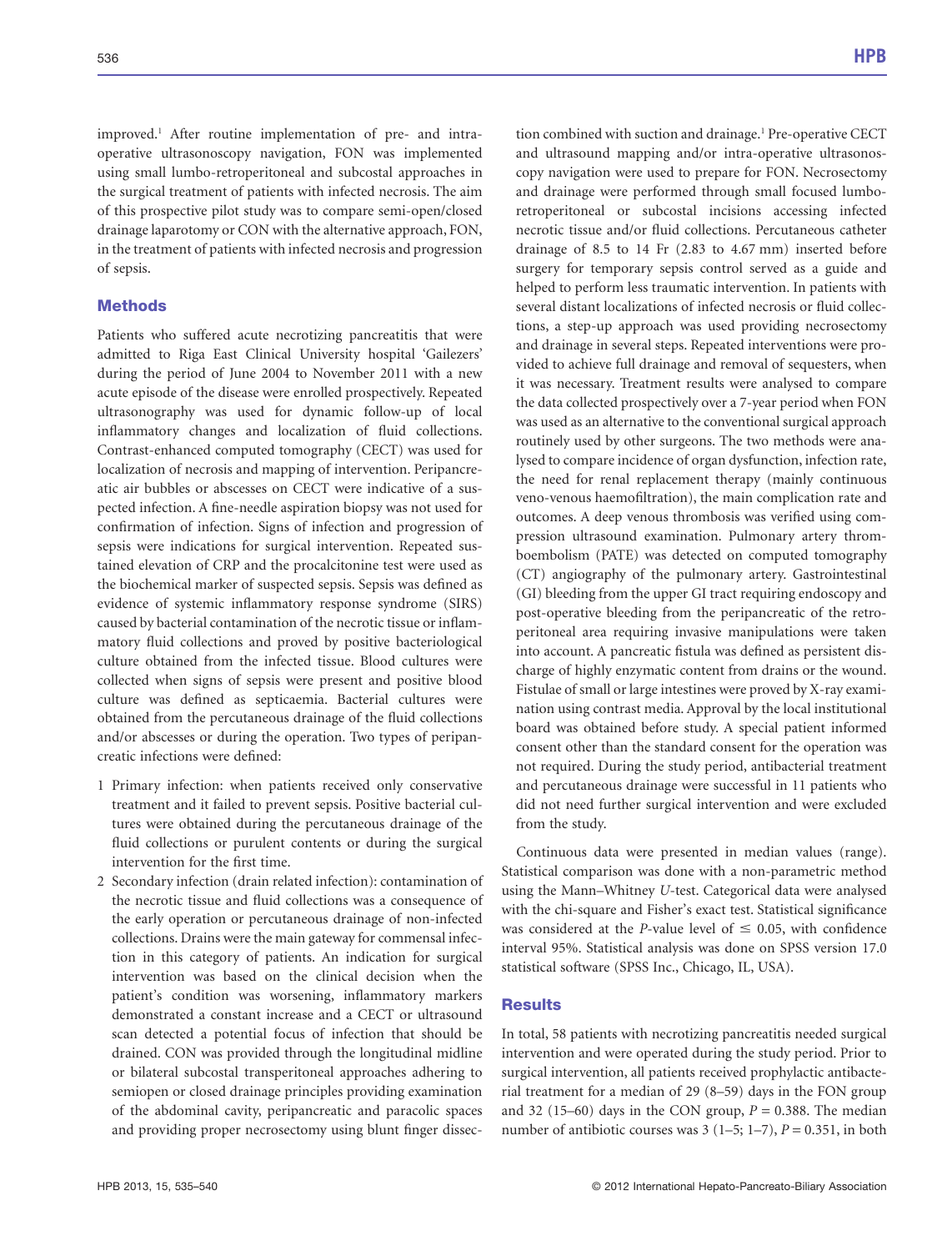Table 1 Comparison of the physiological response, severity of disease, extent of necrosis and infection profile in the focused open necrosectomy (FON) versus the conventional open necrosectomy (CON) groups

|                                                                  | <b>FON</b> | <b>CON</b>    | P     |
|------------------------------------------------------------------|------------|---------------|-------|
|                                                                  | $n = 22$   | $n = 36$      |       |
| Median age, years (range)                                        | 51 (29-80) | 43 (27-77)    | 0.389 |
| Median time of admission, hours<br>from onset (range)            | 15 (1-107) | $24(1 - 126)$ | 0.261 |
| Median APACHE II before<br>operation, points (range)             | $8(3-25)$  | $10(2-27)$    | 0.349 |
| MODS at admission, no. of<br>patients                            | 8          | 21            | 0.175 |
| Preoperative MODS, no. of<br>patients                            | 6          | 13            | 0.572 |
| Need for <sup>a</sup> RRT, no. (%)                               | 12 (54.5%) | 26 (72.2%)    | 0.255 |
| Patients treated in ICU prior to<br>surgery, no. of patients (%) | 13 (59.1%) | 25 (69.4%)    | 0.570 |
| Median percentage of necrosis<br>by CECT, %                      | 30 (30-80) | 40 (30-90)    | 0.410 |
| Median CTSI, points                                              | $8(3-10)$  | $9(4-10)$     | 0.328 |
| Primary infection, no. of patients                               | 15         | 17            | 0.174 |
| Secondary infection, no. of<br>patients                          | 7          | 19            | 0.174 |
| Sepsis before operation, no. of<br>patients                      | 14         | 16            | 0.184 |
| Septicaemia, no. of patients                                     | 3          | 7             | 0.727 |

a RRT, renal replacement therapy, continuous veno-venous haemofiltration was used in most patients.

MODS, multiple organ dysfunction syndrome; ICU, intensive care unit; CECT, contrast-enhanced computed tomography; CTSI, computed tomography severity index.

groups considering all treatment periods. Patients from both groups were admitted at similar time points from the onset of disease and were comparable, Table 1. CON was performed in 36 patients after conservative treatment failed to prevent progression of sepsis or gastrointestinal ileus. The decision to perform an intervention through laparotomy was based on the surgeon's personal experience. Temporary alleviation of sepsis was achieved by percutaneous drainage of the infected fluid collections, Table 2. The inserted catheters helped as a guide wire during the surgical intervention later. Successful conservative treatment resulted in definitive demarcation of necrotic tissue and inflammatory fluid collections delaying sepsis and providing the possibility for FON approach. The clinical course and complications of the two groups are shown in Tables 1 and 2. The dynamics of post-operative CRP by group are shown in Table 3. In total, 152 positive bacteriological cultures were obtained from study patients, Table 4. Post-operative outcomes are shown in Table 5.

## **Discussion**

A conservative approach unless there is proven infected necrosis or life-threatening complications is currently the established Table 2 Clinical course and complications in patients who underwent a focused open necrosectomy (FON) and a conventional open necrosectomy (CON)

|                                                               | <b>FON</b> | <b>CON</b>     | P     |
|---------------------------------------------------------------|------------|----------------|-------|
|                                                               | $n = 22$   | $n = 36$       |       |
| Percutaneous drainage, no. of<br>patients                     | 10         | 4              | 0.005 |
| Need for repeated drainage, no. of<br>patients                | 12         | 16             | 0.589 |
| Median no. of interventions (range)                           | $2(1-4)$   | $2(1-6)$       | 0.381 |
| Median time of first intervention.<br>days from onset (range) | 17 (9–33)  | $11.5(6-33)$   | 0.009 |
| MODS during the treatment, no. of<br>patients                 | 10         | 27             | 0.028 |
| Deep venous thrombosis, no. of<br>patients                    | 1          | $\overline{2}$ | 1.000 |
| PATE, no. of patients                                         | 1          | 1              | 1.000 |
| GI bleeding, no. of patients                                  | 3          | 3              | 0.664 |
| <sup>a</sup> Post-operative bleeding, no. of<br>patients      | 1          | 7              | 0.139 |
| Intestinal fistulae, no. of patients                          | 2          | 8              | 0.290 |
| <b>Pancreatic fistulae, no. of patients</b>                   | 2          | 8              | 0.290 |
| Wound dehiscence, no. of patients                             | 0          | 1              | 1.000 |
| Sepsis after surgery, no. of<br>patients                      | 4          | 17             | 0.047 |
| MODS post-operative, no. of<br>patients                       | 2          | 8              | 0.290 |

a Post-operative bleeding – bleeding from the intervention site. b Pancreatic fistula – low output.

MODS, multiple organ dysfunction syndrome; PATE, pulmonary artery thromboembolism; GI, gastrointestinal.

Table 3 Peri-operative dynamics of C-reactive protein (CRP) by group [focused open necrosectomy (FON) versus conventional open necrosectomy (CON)]

|                                                                      | <b>FON</b>   | CON          |       |
|----------------------------------------------------------------------|--------------|--------------|-------|
|                                                                      | $n = 22$     | $n = 36$     |       |
| Median CRP pre-operative,<br>mg/l (range)                            | 190 (75–444) | 231 (24-465) | 0.879 |
| Median CRP on 3rd<br>post-operative day, mg/l<br>(range)             | 149 (51–277) | 216 (45–496) | 0.001 |
| Median CRP on 7 <sup>th</sup><br>post-operative day, mg/l<br>(range) | 75 (5.2–295) | 122 (30-546) | 0.02  |

therapy for patients who suffer necrotizing pancreatitis. In those where surgery is indicated, delaying until for as long as possible is commonly accepted.<sup>1</sup> Contrary to the laparotomy approach, the authors' aim was to avoid exploration of the infracolic compartment of the abdominal cavity thus preserving homeostasis of a large part of the abdominal compartment. This approach protects the peritoneal defence mechanism and minimizes the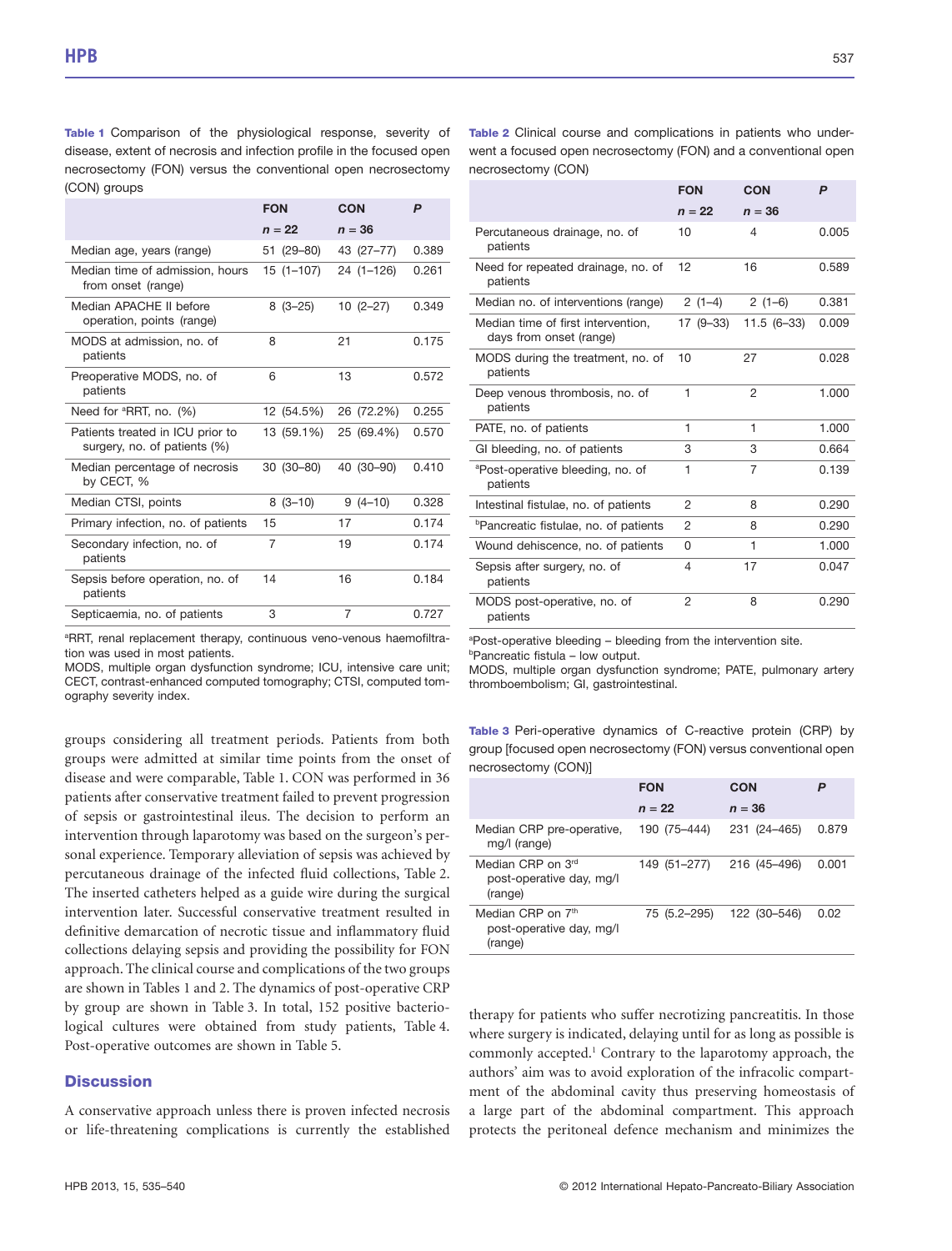| <b>Number of isolates</b>              | FON $n = 49$ | CON $n = 103$ |
|----------------------------------------|--------------|---------------|
| Gram-negative bacteria                 |              |               |
| Klebsiella spp.                        | 5 (10.2%)    | 10 (9.7%)     |
| Pseudomonas aeruginosa                 | $3(6.1\%)$   | 8(7.8%)       |
| Escherichia coli                       | $3(6.1\%)$   | 7(6.8%)       |
| Proteus spp.                           | $3(6.1\%)$   | $2(1.9\%)$    |
| Enterobacter spp.                      | $2(4.1\%)$   | $1(1.0\%)$    |
| Multi-resistant Acinetobacter baumanii | $2(4.1\%)$   | 0             |
| Citrobacter spp.                       | $2(4.1\%)$   | $3(2.9\%)$    |
| Acinetobacter baumannii                | 0            | $5(4.9\%)$    |
| Stenotrophomona maltophilia            | 0            | $2(1.9\%)$    |
| <b>Totally</b>                         | 40.8%        | 36.9%         |
| Anaerobes                              |              |               |
| Bacteroides spp.                       | 0            | 6(5.8%)       |
| Gram-positive bacteria                 |              |               |
| Enterococcus spp.                      | 10 (20.4%)   | 31 (30.1%)    |
| Coagulase negative staphylococci       | 7 (14.3%)    | 14 (13.6%)    |
| Streptococcus spp.                     | $4(8.2\%)$   | 4 (3.9%)      |
| Staphylococcus aureus                  | 4 (8.2%)     | $1(1.0\%)$    |
| Corynebacterium spp.                   | $1(2.0\%)$   | $3(2.9\%)$    |
| Methicillin-resistant S. aureus        | 0            | $2(1.9\%)$    |
| <b>Total</b>                           | 53.1%        | 53.4%         |
| Yeast                                  |              |               |
| Candida spp.                           | $3(6.1\%)$   | 4 (3.9%)      |
|                                        |              |               |

Table 4 The most common bacterial cultures from infected necrosis

FON, focused open necrosectomy; CON, conventional open necrosectomy.

Table 5 Comparison of main outcomes and mortality by group [focused open necrosectomy (FON) versus conventional open necrosectomy (CON)]

|                                             | <b>FON</b>  | CON         |       |
|---------------------------------------------|-------------|-------------|-------|
|                                             | $n = 22$    | $n = 36$    |       |
| Median hospital stay, days<br>(range)       | 57 (13-106) | 72 (22-149) | 0.024 |
| Median ICU stay, days (range)               | $6(0-50)$   | $23(0-61)$  | 0.884 |
| Median post-operative stay,<br>days (range) | $22(7-79)$  | 41 (12-78)  | 0.001 |
| Mortality, no. of patients                  |             | 7           | 0.139 |
|                                             |             |             |       |

ICU, intensive care unit.

post-operative small bowel motility dysfunction important for maintenance of the gastrointestinal barrier and active generation of the immune system response.7 Violation of the abdominal cavity in the phase of severe systemic inflammation leads to visceral and retroperitoneal oedema and elevation of the intraabdominal pressure releasing cytokines, which fuel SIRS.<sup>8</sup> A routine laparotomy approach is associated with prolonged wound healing and patients' immobility. Thus, development of less

aggressive surgical techniques may considerably improve treatment results.4,9 The present study provides some evidence that FON could be an appropriate alternative to the conventional surgical approach in achieving adequate debridement, drainage and post-operative alleviation of sepsis reducing post-operative morbidity and mortality. This statement is supported by the finding that the CRP level significantly decreased in the FON group on the third and the seventh post-operative day, reflecting a balanced systemic response and effective control of sepsis. One can argue that more systemic derangements were seen in patients who underwent early conventional surgery before the operation, considering the higher rate of multiple organ dysfunction syndrome and the need for renal replacement therapy. The FON group had a higher rate of sepsis but a lower rate of organ dysfunction before the surgical intervention, which provided better grounds for successful sepsis control in the post-operative period. Percutaneous catheter drainage recommended recently as a step that alleviates sepsis and could be the bridging procedure before surgical intervention<sup>10</sup> was successfully used in FON patients. The advantage of this minimally invasive step-up approach was demonstrated in the PANTER trial.<sup>11</sup> Study patients underwent percutaneous drainage of the pleural, intra-abdominal exudates and infected fluid collections for temporary sepsis relief. After this treatment, the majority of patients from the FON group had better localized infected necrosis, and it was possible to access necrotic tissue and infected fluid collections through focused retroperitoneal or subcostal incisions. Although groups were different considering the extent of demarcation of necrotic tissue which was more prominent in FON group, this approach could be successfully applied in selected cases of localized lesions.

The main drawback of catheter drainage is prolongation of hospital stay, nevertheless image-guided catheter drainage of fluid collections in the retroperitoneum around the pancreas is an important therapeutic option either alone or as an adjunct to surgery in patients with acute necrotizing pancreatitis.<sup>12</sup> Several alternatives to a laparotomy have been recommended. These have included long and wide lumbo-retroperitoneal access with extension of the incision from 12th rib to the anterior superior iliac spine.13 A delayed mini-retroperitoneal approach has been used for patients in whom conservative treatment was provided until liquefaction of necrotic tissue.14 Minimally invasive techniques included endoscopic and laparoscopic approaches in performing sequestrectomy and appropriate drainage.<sup>6,15-18</sup> Endoscopy has also been used via the translumbar retroperitoneal approach.<sup>19</sup> The laparoscopic technique included the retroperitoneal flank approach, $^{20}$  the trans-abdominal infracolic approach<sup>21</sup> or even the trans gastric approach.<sup>22</sup> However, convincing evidence is lacking with regards to the preferred procedure for treatment of the infected necrosis.23FON is closer to the minimally invasive intervention, because it does not cause a severe systemic host response. Relatively small incisions do not affect the integrity of the abdominal wall and do not violate the abdominal cavity below the transverse colon, compared with a laparotomy. In the situation of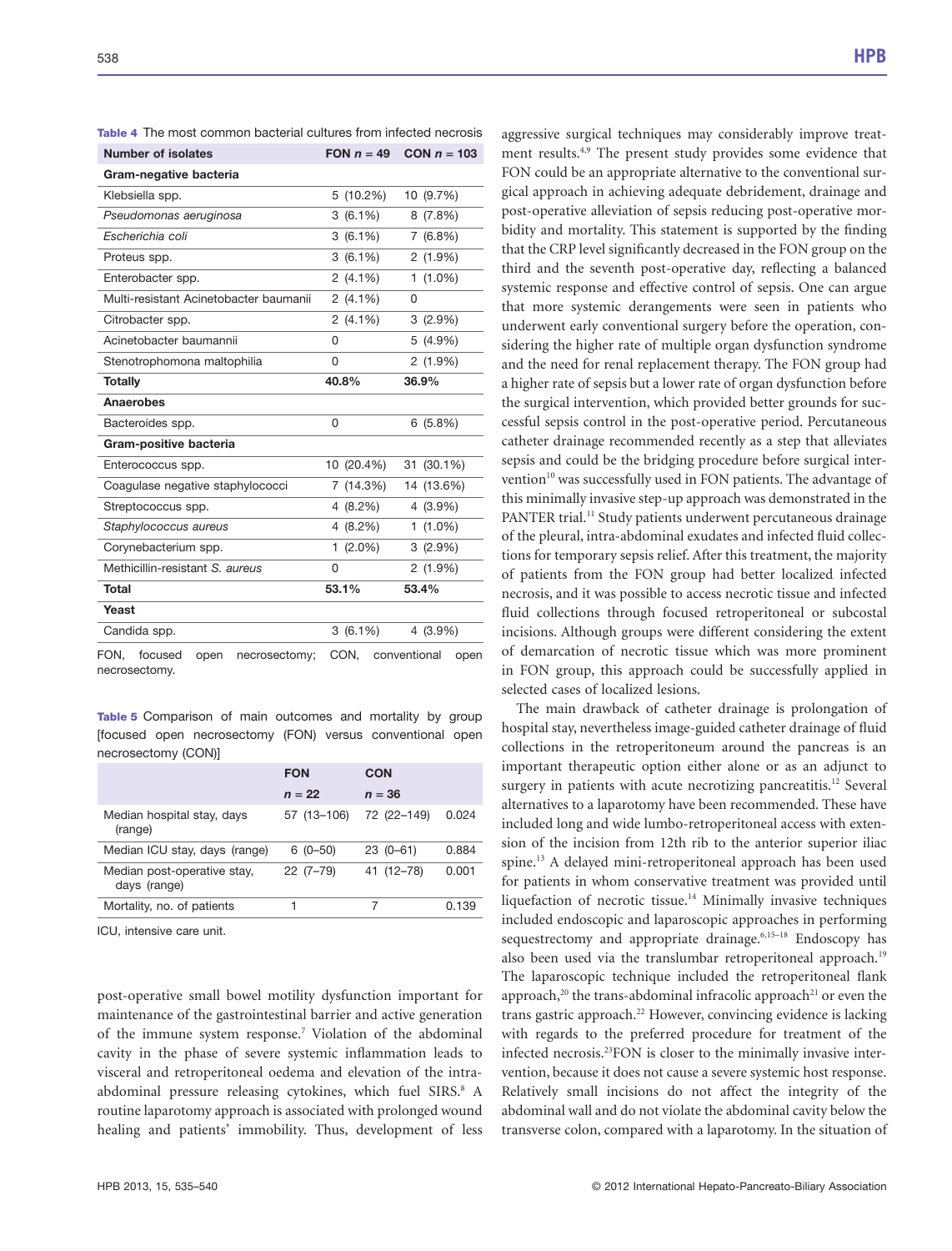multiple lesions with a different degree of sequestration there is the possibility to repeat the intervention. The distinct feature of FON is simplicity. This intervention can be potentially adopted by surgeons with experience in hepato-pancreato-biliary surgery, compared with endoscopic or laparoscopic techniques demanding special expertise. Recently published data demonstrate really good results using conventional laparotomy access and the closed drainage technique.<sup>24</sup> However, an agreement is reached regarding the procedures aimed to alleviate sepsis in critical patients bridging more definitive surgical intervention in the future and integrating different techniques.<sup>11,25,26</sup> The limited number of patients does not allow definitive conclusions regarding the true validity of the described method in the spectrum of minimally invasive treatment modalities, nevertheless FON could be one of the alternatives to the open surgical approach.

## **Conclusions**

A focused open necrosectomy would appear a reasonable alternative to conventional open necrosectomy and endoscopic surgery in patients with walled-off pancreatic necrosis and well-localized lesions when infection causes progression of sepsis in necrotizing pancreatitis.

#### Authors' contributions

G.P. is author of the concept, provided the major part of surgical interventions and drafted the article.

V.F. provided percutaneous drainage providing the base for step-up approach bridging the definitive surgical intervention.

K.Z. provided clinical control of sepsis and management of the patients.

H.P. assisted in surgical procedures and provided surgical intervention in part of patients.

A.S. and N.D. collected clinical data and bacteriological laboratory results and provided the base for statistical analysis.

V.B., the senior consultant, participated in decision making and the selection of patients for the step-up approach.

#### Acknowledgement

The author(s) declare that they have no acknowledgements and no funding support.

#### Conflicts of interest

None declared.

#### References

- 1. Werner J, Feuerbach S, Uhl W, Buchler MW. (2005) Management of acute pancreatitis: from surgery to interventional intensive care. Gut 54:426– 436.
- 2. Bradley EL 3rd. (1993) A fifteen year experience with open drainage for infected pancreatic necrosis. Surg Gynecol Obstet 177:215–222.
- 3. Beger HG, Rau BM. (2007) New advances in pancreatic surgery. Curr Opin Gastroenterol 23:522–534.
- 4. Götzinger P, Sautner T, Kriwanek S, Beckerhinn P, Barlan M, Armbruster C et al. (2002) Surgical treatment for severe acute pancreatitis: extent and surgical control of necrosis determine outcome. World J Surg 26:474–478.
- 5. Isaji S, Takada T, Kawarada Y, Hirata K, Mayumi T, Yoshida M et al. (2006) JPN Guidelines for the management of acute pancreatitis: surgical management. J Hepatobiliary Pancreat Surg 13:48–55.
- 6. Papachristou GI, Takahashi N, Chahal P, Sarr MG, Baron TH. (2007) Peroral endoscopic drainage/debridement of walled-off pancreatic necrosis. Ann Surg 245:943–951.
- 7. Ammori BJ. (2003) Role of the gut in the course of severe acute pancreatitis. Pancreas 26:122–129.
- 8. Pupelis G, Plaudis H, Snippe K, Rudakovska M. (2006) Increased intraabdominal pressure: is it of any consequence in severe acute pancreatitis? HPB 8:227–232.
- 9. Connor S, Alexakis N, Raraty MG, Ghaneh P, Evans J, Hughes M et al. (2005) Early and late complications after pancreatic necrosectomy. Surgery 137:499–505.
- 10. Banks PA, Freeman ML, Practice Parameters Committee of the American College of Gastroenterology. (2006) Practice guidelines in acute pancreatitis. Am J Gastroenterol 101:2379–2400.
- 11. van Santvoort HC, Besselink MG, Bakker OJ, Hofker HS, Boermeester MA, Dejong CH et al. Dutch Pancreatitis Study Group. (2010) A step-up approach or open necrosectomy for necrotizing pancreatitis. N Engl J Med 362:1491–1502.
- 12. Segal D, Mortele KJ, Banks PA, Silverman SG. (2007) Acute necrotizing pancreatitis: role of CT-guided percutaneous catheter drainage. Abdom Imaging 32:351–361.
- 13. Morise Z, Yamafuji K, Asami A, Takeshima K, Hayashi N, Endo T et al. (2003) Direct retroperitoneal open drainage via a long posterior oblique incision for infected necrotizing pancreatitis: report of three cases. Surg Today 33:315–318.
- 14. Chang YC, Tsai HM, Lin XZ, Chang CH, Chuang JP. (2006) No debridement is necessary for symptomatic or infected acute necrotizing pancreatitis: delayed, mini-retroperitoneal drainage for acute necrotizing pancreatitis without debridement and irrigation. Dig Dis Sci 51:1388-1395.
- 15. Lee JK, Kwak KK, Park JK, Yoon WJ, Lee SH, Ryu JK et al. (2007) The efficacy of nonsurgical treatment of infected pancreatic necrosis. Pancreas 34:399–404.
- 16. Charnley RM, Lochan R, Gray H, O'Sullivan CB, Scott J, Oppong KE. (2006) Endoscopic necrosectomy as primary therapy in the management of infected pancreatic necrosis. Endoscopy 38:925–928.
- 17. Seifert H, Wehrmann T, Schmitt T, Zeuzem S, Caspary WF. (2000) Retroperitoneal endoscopic debridement for infected peripancreatic necrosis. Lancet 356:653–655.
- 18. Seewald S, Groth S, Omar S, Imazu H, Seitz U, de Weerth A et al. (2005) Aggressive endoscopic therapy for pancreatic necrosis and pancreatic abscess: a new safe and effective treatment algorithm. Gastrointest Endosc 62:92–100.
- 19. Castellanos G, Pinero A, Serrano A, Llamas C, Fuster M, Fernandez JA et al. (2005) Translumbar retroperitoneal endoscopy: an alternative in the follow-up and management of drained infected pancreatic necrosis. Arch Surg 140:952–955.
- 20. Horvath KD, Kao LS, Wherry KL, Pellegrini CA, Sinanan MN. (2001) A technique for laparoscopic-assisted percutaneous drainage of infected pancreatic necrosis and pancreatic abscess. Surg Endosc 15:1221– 1225.